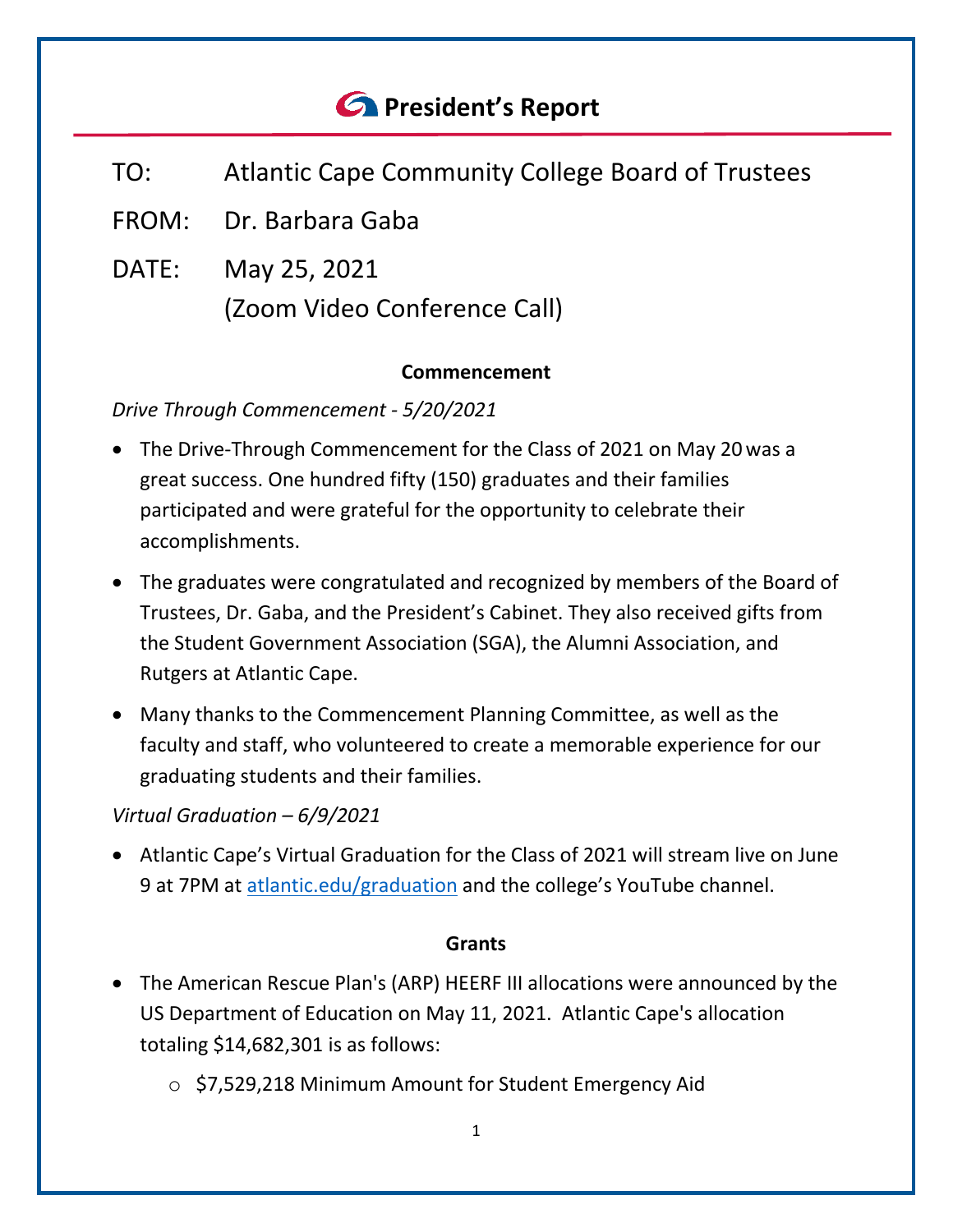- o \$7,153,083 Maximum Amount for Institutional Portion
- o \$14,682,301 Total Allocation
- Per the guidelines, more than half of the funds will be used for emergency grants to students, prioritizing students with exceptional needs.
- Strategies for dispersing the funds to support vulnerable students and to improve retention and reengagement of students in accordance with the grant guidelines are being developed. One example of re-engaging students is the discharge of student debt accrued during the pandemic so students can reenroll, continue their education, or obtain their official transcript. The funds will also be used to continue to monitor and suppress the coronavirus and to provide outreach to financial aid students.
- The performance period is for one year from the award, or May 2022.

## **Coronavirus (COVID-19) Update**

• All staff will be reporting to their respective campuses in person to work (conforming to all NJ State/CDC guidelines) by June 21, which is a large step in returning to an atmosphere of "normalcy", enabling students and staff to enjoy the superior in-person student learning experience and services provided by Atlantic Cape.

## **Advisory Boards**

• The Advisory Boards for the Science, Fine Arts, Education, Engineering, and Mathematics programs met in April and May. The Advisory Boards are comprised of diverse groups of educational partners and leaders from local businesses and industries. They provide valuable input that helps ensure the college's programming continues to meet our community's needs.

## **Technology Upgrades**

• The Loaner Laptop program is continuing to provide essential computing resources for students. The demand for the program is increasing as a result of economic hardships. Total laptops distributed to date is 350. The college is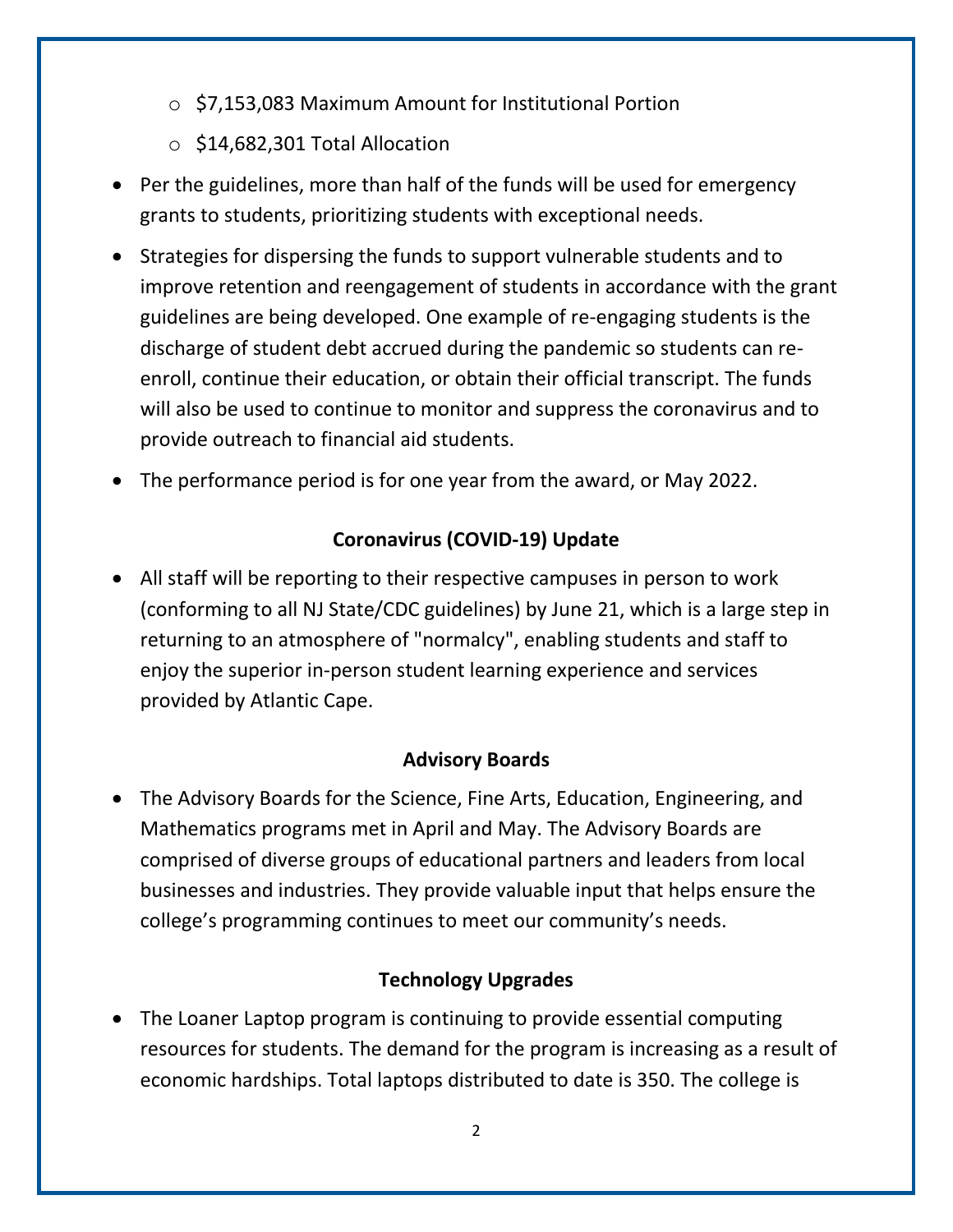investigating the expansion of the program using Higher Education Relief Funding.

## **Community Relations**

- Victor Moreno, Manager of Community Outreach, has joined the Anti-Hunger Strategy Groups of Atlantic City and Hamilton Township on behalf of Atlantic Cape to collaborate with community partners in supporting our communities with food insecurities. This group is led by Hunger Free New Jersey, a leading advocacy organization working to end hunger in New Jersey.
- Atlantic Cape participated in CAPE HOPE's annual *Spring Art Showcase* in Rio Grande on May 1; we provided information regarding educational opportunities and career training programs. CAPE HOPE (Cape May County, NJ) is a faith-based advocacy organization focusing on homelessness, and the prevention of homelessness, to single adults, children, families, and the elderly of Cape May County.
- Atlantic Cape joined the Atlantic County's Sheriff's Office in their *Hope One Atlantic County Spring Fling* resource fair on May 6 at Center City Park in Atlantic City. Atlantic Cape provided information regarding educational opportunities and career training programs available at Atlantic Cape, as well as information for the Atlantic City Works Training Program sponsored by CRDA.
- Dr. Natalie Devonish, Dean of the Worthington Atlantic City Campus and Workforce Development, conducted a virtual information session for the parents of the Atlantic Community Charter School students on May 6. Dean Devonish connected with parents and provided information regarding educational resources and workforce training opportunities.
- Victor Moreno, Manager of Community Outreach, moderated a Virtual Information Session in Spanish with the Commission of Motor Vehicles, the Governor's Office, and local community organizations regarding information on driver licenses for undocumented individuals.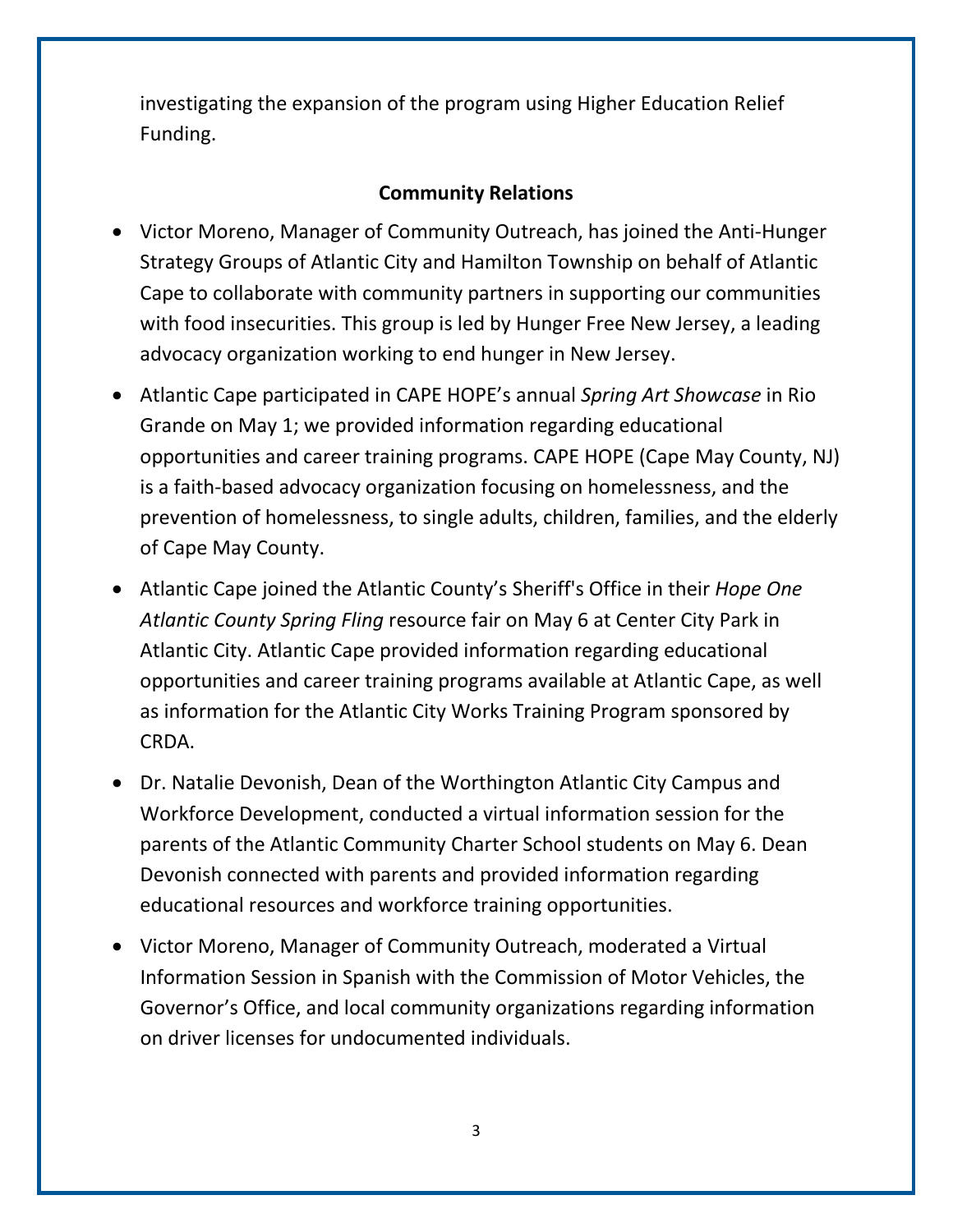- Atlantic Cape hosted the Mexican Consulate on May 22 and May 23 at the Worthington Atlantic City Campus. The Mexican Consulate of Philadelphia will provide service to nationals who reside in the Atlantic City and South Jersey area with passports and consular identification.
- Atlantic Cape sponsored a Supporting NJ Dreamers *"DACA Hybrid Information Session"* at the Worthington Atlantic City Campus on May 24. This session was presented by the NJ Consortium for Immigrant Children in partnership with the Hispanic Association of Atlantic County (HAAC) and Latino Motion. The NJ Consortium for Immigrant Children's mission is to work with New Jersey's young immigrants and their allies to advance their full, fearless participation in our society.

#### **Workforce Development**

- Ten (10) Borgata employees completed their 30-hour ESL program focusing on workplace vocabulary focusing on housekeeping, food and beverage, public areas, and restaurant terminology on April 15. The graduation celebration was attended by Melonie Johnson, Borgata's President and Chief Operating Officer, and the participants' supervisors. Workforce Development at Atlantic Cape, continues to have a strong relationship with Borgata and many employers, helping them focus on the skills needs of their employees.
- Workforce Development will be offering the NJ Cannabis Certified Training program online this fall. The training is designed for all entry-level jobs in the cannabis industry, including dispensary training and entry-level cultivation and lab technician training. The program is delivered in 15 hours over five sessions.
- Bally's Casino Hotel conducted auditions at the Casino Career Institute on April 2. Nine (9) table games students auditioned and received job offers from Bally's. Our relationship with Bally's continues under their new ownership.
- The first Healthworks Apprenticeship cohort under the Scaling Apprenticeship Grant began on April 21. Cape Regional is participating in the grant by including ten employees in our Certified Clinical Medical Assistant program. After completing the training, the participants will begin their apprenticeship hours with Cape Regional. After six months, they will receive an hourly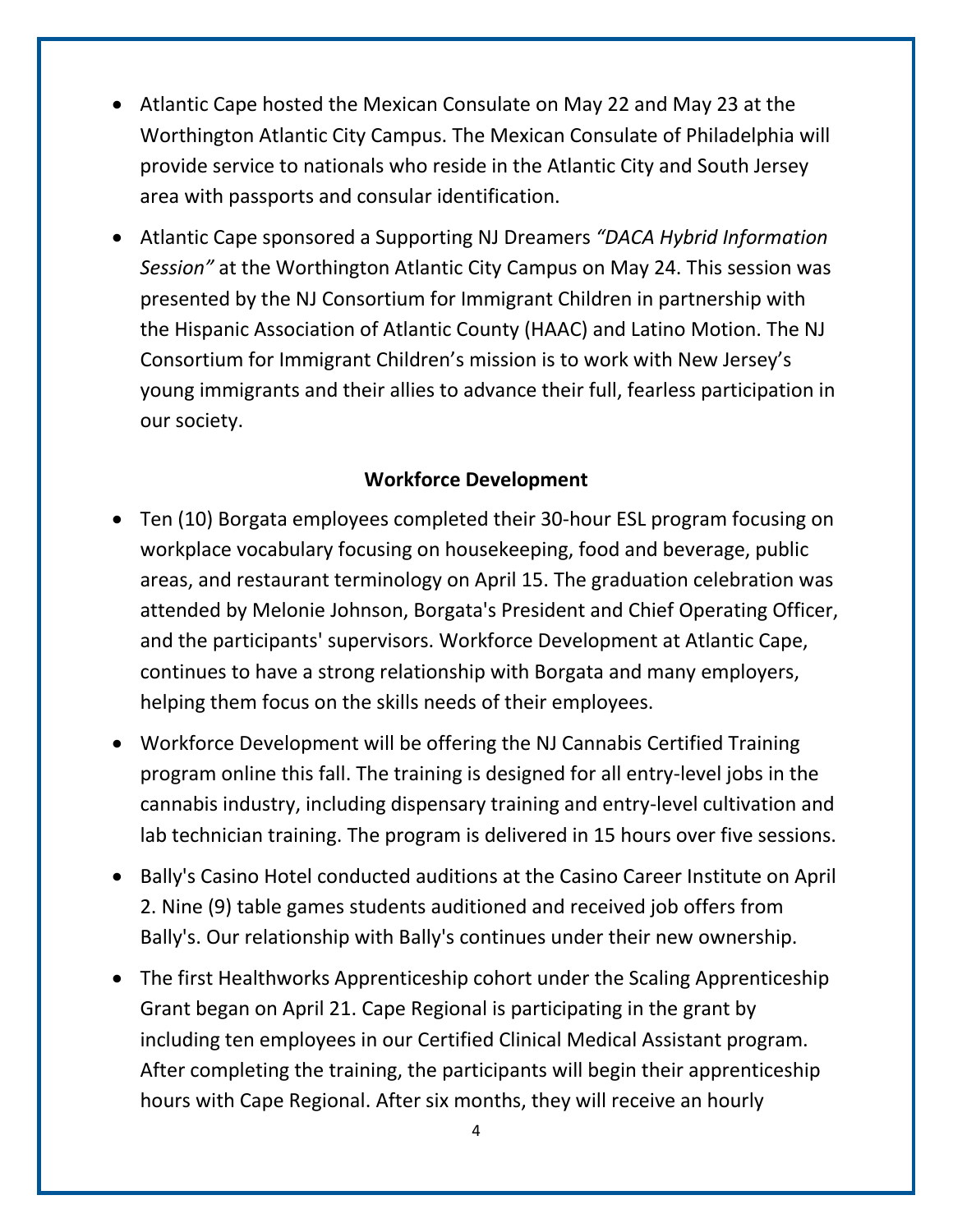increase and an additional increase after completing their apprenticeship competencies. The program is being delivered at our Cape May County Campus.

## **Athletics**

## *Archery*

- After finishing  $4<sup>th</sup>$  in the Eastern Regional Archery Championship on April 24-25 and being named to the all-Eastern Regional team, Atlantic Cape archer Matthew Byrnes competed in the *United States Collegiate Championships* in Richmond, Virginia on May 20-23. Byrnes competed against archers from universities such as Texas A&M University, James Madison University, and Columbia University, and earned  $6<sup>th</sup>$  place (Compound Men).
- At the United States Collegiate Championships, Byrnes was named to the 2021 Collegiate All-American Archery Team and the Academic All-American Team, an additional honor that he earned due to his tournament scores and excellent GPA.

## *Baseball*

• Atlantic Cape men's baseball team played in the 2021 DIII Mid-Atlantic District Baseball Tournament May 21-23. While they lost the double elimination tournament against #1 seated Rowan College of South Jersey (Gloucester), they accomplished a ranking of #10 nationally in the NJCAA DIII for the first time in decades (during week 4). The Bucs ended the season #24 with a respectable 13-12 season.

## **Student Accomplishments**

## *Sigma Kappa Delta Honor Society*

• The Sigma Kappa Delta English Honor Society held their annual induction ceremony virtually on April 27, 2021. Nineteen (19) students were inducted into the honor society. The ceremony included remarks by Dr. Gaba and Dr. Denise Coulter, Dean of Liberal Studies.